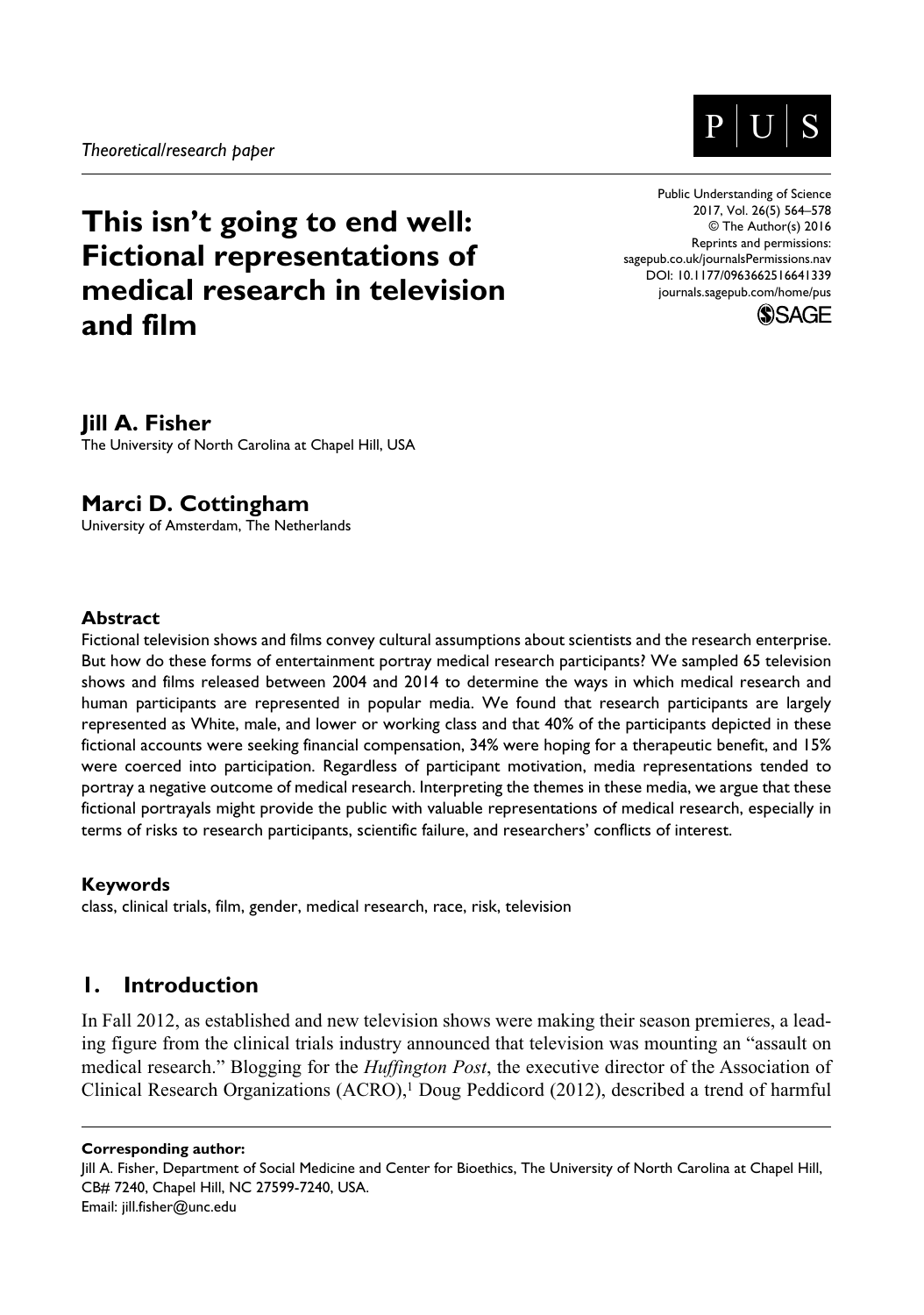representations of clinical trials infusing the airwaves in television shows and advertisements. He expressed concern that these shows and advertisements failed to depict the rigorous oversight of clinical trials that makes medical research both legitimate and safe for human participants. Moreover, Peddicord argued that the demeaning representations of research participants—epitomized in "insulting and offensive" labels like "guinea pigs" and "test monkeys"—detracted from their true status as "medical heroes." This industry counternarrative has been adopted more broadly in recruitment of research participants to emphasize the important role they play in scientific progress and to increase the visibility of "the brave individuals who give the gift of clinical research participation [and] are all around us" (Getz, 2013: 23).

As backdrop to the industry's preoccupation with these representations of research is its concern that negative depictions create a barrier to participants' involvement in clinical trials. In a followup interview, John Lewis, a spokesman for ACRO, explained,

I think we made our point that that kind of negative image is damaging to what we're trying to do [as an industry]. We don't want people to think we don't have a sense of humor, but when we see these things going over the line, that's when we think we have to step in. (Quoted in Redfearn, 2012)

Thus, for ACRO, the media's deployment of false representations of clinical trials for the purpose of entertainment is an assault on medical research.

ACRO's anxiety betrays an assumption that these forms of media are not merely entertainment but that they actively shape the public's perceptions and understandings of science. This raised an empirical question for us: How is medical research actually represented in fictional media? Beyond what could be classified as putatively "positive" or "negative" depictions of medical research, we wondered who is represented as research participants and how clinical trials are inserted into storylines. To fill this empirical void, we analyzed 65 television episodes and feature films that were aired or released between 2004 and 2014 to determine the ways in which medical research is incorporated into these media; how research participants are represented in terms of gender, race, and class; and how participants' motivations to enroll in research as well as the outcome of their participation are depicted. Our findings reveal that research participants are primarily represented as White, male, and lower or working class. Moreover, our analysis suggests quantitative and qualitative differences in how these media mobilize social position to tell stories about research participants' financial versus therapeutic desperation, voluntary versus coerced study enrollment, and positive versus negative outcomes of the studies. Despite industry concerns about false depictions of clinical trials, we argue that dramatic portrayals of medical research might provide the public with valuable representations of risks to research participants, scientific failure, and researchers' conflicts of interest. While unflattering for organizations like ACRO, these representations of research may provide a counterbalance to the hopeful and dogmatic narratives promulgated by industry leaders.

### **2. TV, film, and public understandings of science**

Concern about how fictional media affect public understandings of science is a longstanding preoccupation among different interest groups. On one hand, some have argued that popular representations of science help to inspire the next generation of scientists because children and youth are given the tools to imagine a future career in science (Long et al., 2001; Steinke, 1997; Van Gorp et al., 2014). The evidence to support this claim is often difficult to interpret. For example, the popularization of forensics through television shows like CSI ("Crime Science Investigation") has been credited in not only dramatically increasing enrollment in related educational programs but also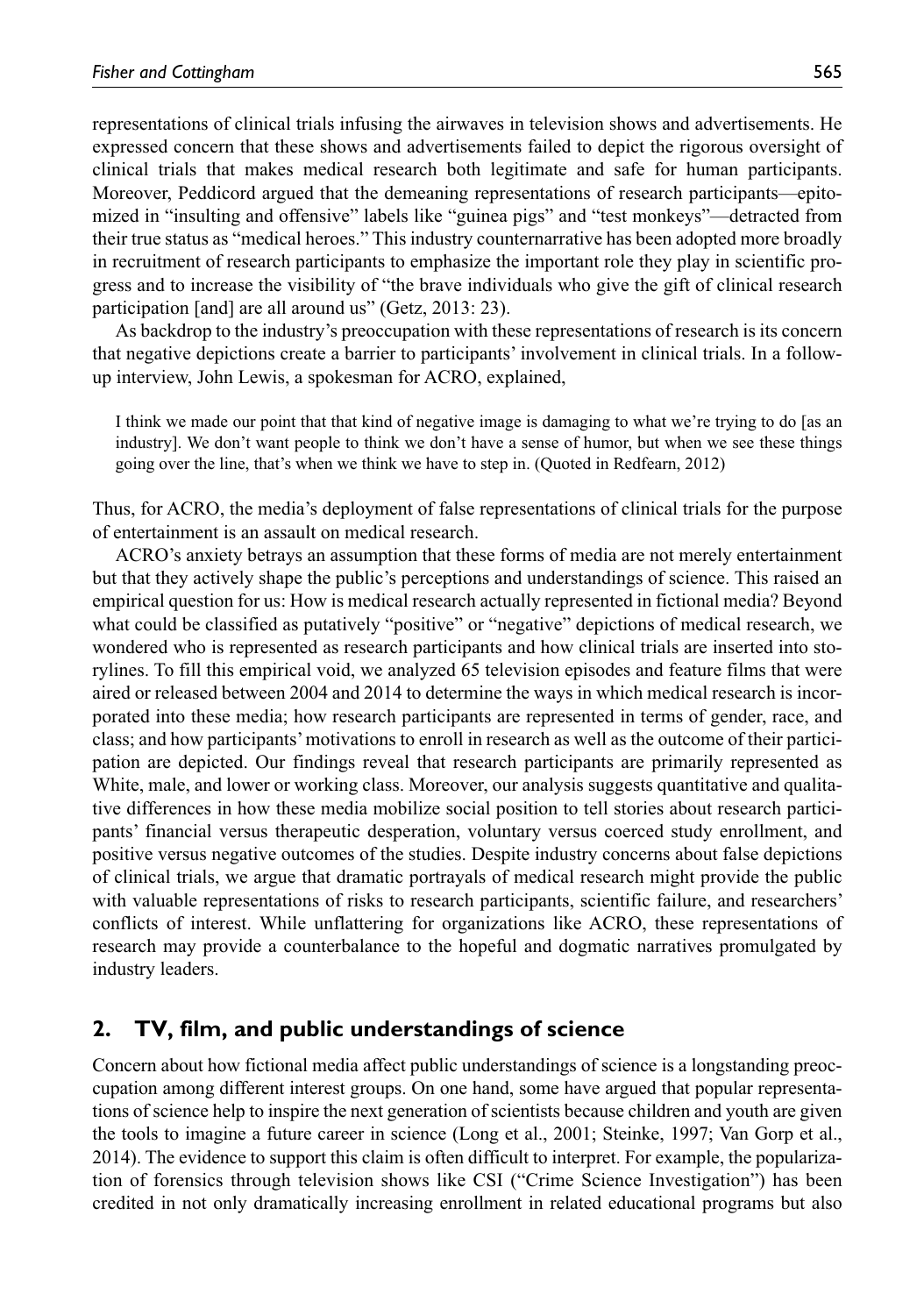contributing to poor retention rates when students find that there is more science and less "glamour" than depicted on television (Cole, 2015; Cole and Dioso-Villa, 2007). Fictional and dramatized nonfictional television shows and feature films have also been said to bring public awareness to widescale problems that would otherwise stay relegated to scientific discussion (Jensen, 2008; Kirby, 2003; Lowe et al., 2006). For example, fictionalized portrayals of climate change have been said to help the public understand what is at stake in the future should countermeasures not be taken to slow or reverse its effects (Lowe et al., 2006). As such, television and film are often regarded as highly effective pedagogical tools for the science classroom (Farré et al., 2004; Rose, 2003).

On the other hand, however, others worry that dramatized versions of science create ignorance, especially in distracting audiences from real scientific information about which an educated populace should have working knowledge (Bourdaa et al., 2015; Dingwall and Aldridge, 2006; O'Neill, 2006). Even documentaries and news segments can give too much credibility to non-mainstream science or pseudo-science, such as when describing the medical options for patients with attention deficit hyperactivity disorder (ADHD) (Bourdaa et al., 2015) or the evolution versus "intelligent design" of species (Dingwall and Aldridge, 2006). In a similar vein, popular depictions of scientists have also prompted audiences to form more negative views of science (Dudo et al., 2010) or particular types of scientists (Chimba and Kitzinger, 2010; Orthia, 2010). Thus, popular media have the potential to skew public support in favor of or against different research trajectories (O'Neill, 2006; Reid, 2012).

Part of the tension in the question about the relationship between mass media and science is the degree to which television and film educate versus engage the public. Even within science and technology studies (STS), there remain debates about what the public is supposed to understand about science, how scientific governance should operate, and how to reconcile competing forms of expertise between scientists and lay communities (see Stilgoe et al., 2014). Despite interest in connecting popular media to public understandings of science, most empirical research has analyzed the content and meanings of media representations because it is much more challenging to assess the effects of the media on viewers' perceptions of or attitudes toward science (Schäfer, 2012). One important exception to this has been with inquiry into the so-called "CSI Effect" or the television show's alleged tainting of juries by creating misconceptions about forensic science's ability to provide unambiguous and accurate information (Cole and Dioso-Villa, 2007). Cole and Dioso (2011) assert that the CSI effect does not bear out in evidence of actual courtroom proceedings, but the news media nonetheless continue to credit such an effect when prosecutors lose their cases against criminals (Cole, 2015). Interestingly, news media critiques of the false promises of forensics as depicted in CSI might actually lack nuance because Ley et al. (2010) found through content analysis of the television shows that characters are, in fact, shown to question the importance of DNA in solving cases and the assumption that humans are reducible to their DNA.

This study has similarities to these scholarly inquiries into the CSI effect. Rather than try to measure the effects of television and film representations of medical research on "the public," we are interested in how the content of fictional media compares to the criticism from the clinical trials industry that television has made an assault on medical research. Additionally, by examining these popular depictions of medical research for more nuanced themes about who enrolls as research subjects and what outcomes they experience, we explore the implications of such representations for how diverse publics could engage—if not understand—medical research as a form of science.

### **3. Methods**

This study analyzed television shows and films that feature research participants in medical research and clinical trials. We set the scope of our sample to include only fictional media aired or released in English between 2004 and 2014 that depict clinical trials or medical research participants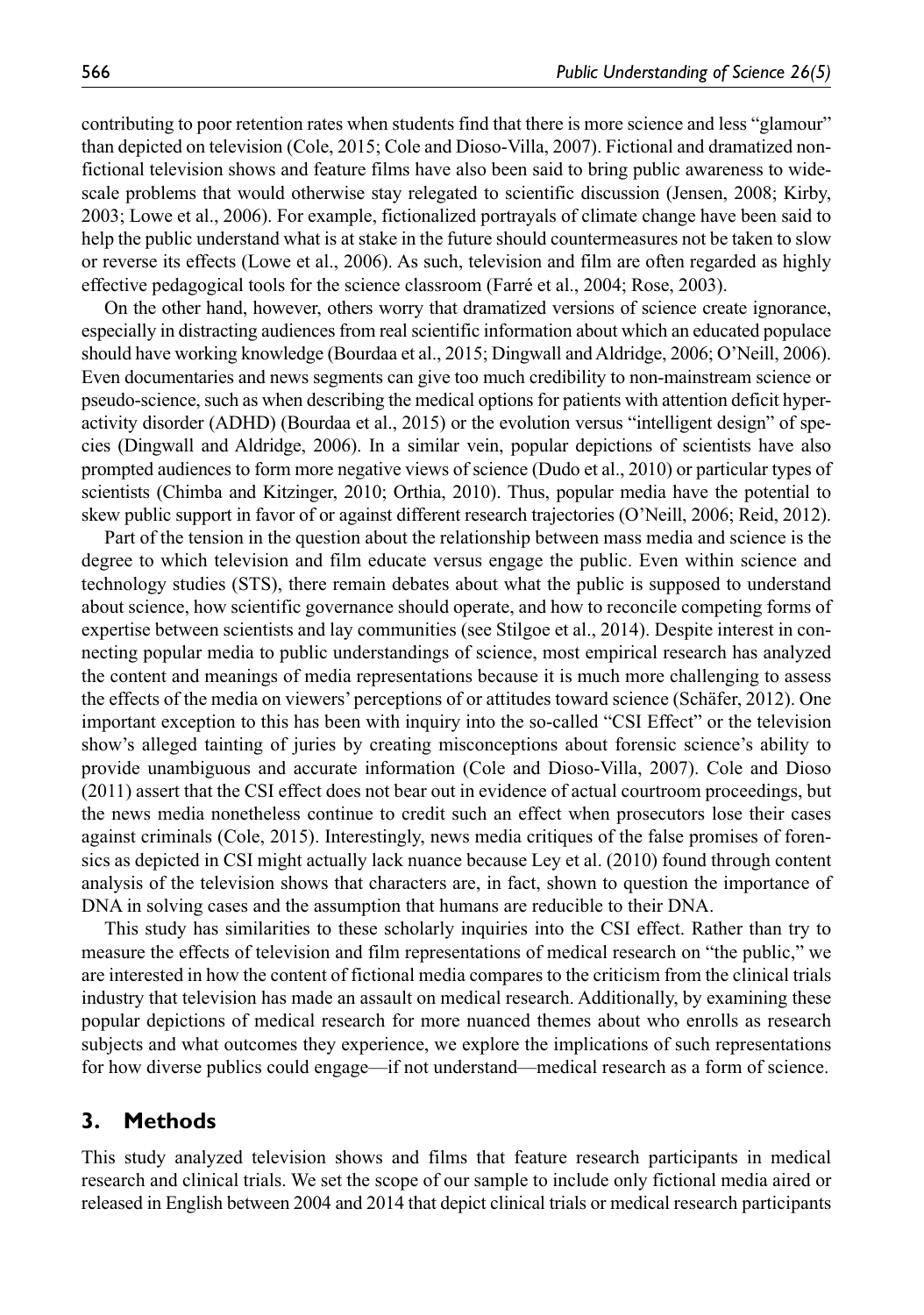| 1. 2 Broke Girls (S1, E20) 2012       | 29. House of the Dead 2 2005                               | 55. Testees (S1, E7) 2008              |  |  |  |
|---------------------------------------|------------------------------------------------------------|----------------------------------------|--|--|--|
| 2. All Saints (S12, E6) 2009          | 30. House, M.D. (S5, E3) 2008<br>56. Testees (S1, E8) 2008 |                                        |  |  |  |
| 3. American Dad! (S4, E8) 2009        | 31. House, M.D. (S5, E11) 2008                             | 57. Testees (S1, E9) 2008              |  |  |  |
| 4. Archer (S3, E5) 2012               | 32. House, M.D. (S5, E14) 2009                             | 58. The Amazing Spiderman 2012         |  |  |  |
| 5. Bipolar 2014                       | 33. Inspector Lewis (S5, E3) 2011                          | 59. The Big Bang Theory (S1, E15) 2008 |  |  |  |
| 6. Blind Dating 2006                  | 34. Inspector Lewis (S6, E1) 2012                          | 60. The Big C (S2, E2) 2011            |  |  |  |
| 7. Boston Legal (S2, E11) 2006        | 35. It's Always Sunny in Philadelphia (S9, E8) 2013        | 61. The Big C (S2, E4) 2011            |  |  |  |
| 8. Bug 2006                           | 36. Law & Order (S15, E4) 2004                             | 62. The Facility 2012                  |  |  |  |
| 9. Control 2004                       | 37. Law & Order: SVU (S10, E1) 2008                        | 63. The Normals 2012                   |  |  |  |
| 10. Dallas Buyers Club 2013           | 38. Leverage (S3, E5) 2010                                 | 64. Two and a Half Men (S5, E5) 2007   |  |  |  |
| 11. Diagnosis Death 2009              | 39. Lost Girl (S2, E15) 2012                               | 65. Vile 2011                          |  |  |  |
| 12. Drop Dead Diva (S5, E1) 2013      | 40. Malcolm in the Middle (S6, E20) 2005                   |                                        |  |  |  |
| 13. Extraordinary Measures 2010       | 41. Max Payne 2008                                         |                                        |  |  |  |
| 14. Extreme Cheapskates (S2, E3) 2013 | 42. Murdoch Mysteries (S7, E5) 2013                        |                                        |  |  |  |
| 15. Fresh Meat (S3, E4) 2013          | 43. No Angels (S3, E3) 2006                                |                                        |  |  |  |
| 16. Fringe (S1, E17) 2009             | 44. PMS Cop 2014                                           |                                        |  |  |  |
| 17. Fringe (S1, E6) 2008              | 45. Push 2009                                              |                                        |  |  |  |
| 18. Grey's Anatomy (S4, E13) 2008     | 46. Rise of the Planet of the Apes 2011                    |                                        |  |  |  |
| 19. Grey's Anatomy (S4, E14) 2008     | 47. Special 2006                                           |                                        |  |  |  |
| 20. Grey's Anatomy (S4, E15) 2008     | 48. Subject Two 2006                                       |                                        |  |  |  |
| 21. Grey's Anatomy (S4, E16) 2008     | 49. Testees (S1, E1) 2008                                  |                                        |  |  |  |
| 22. Grey's Anatomy (S4, E17) 2008     | 50. Testees (S1, E2) 2008                                  |                                        |  |  |  |
| 23. Grey's Anatomy (S7, E13) 2011     | 51. Testees (S1, E3) 2008                                  |                                        |  |  |  |
| 24. Grey's Anatomy (S7, E16) 2011     | 52. Testees (S1, E10) 2008                                 |                                        |  |  |  |
| 25. Grey's Anatomy (S7, E17) 2011     | 53. Testees (S1, E12) 2008                                 |                                        |  |  |  |
| 26. Grey's Anatomy (S7, E19) 2011     | 54. Testees (S1, E13) 2008                                 |                                        |  |  |  |
| 27. Grey's Anatomy (S7, E22) 2011     |                                                            |                                        |  |  |  |
| 28. Grey's Anatomy (S8, E7) 2011      |                                                            |                                        |  |  |  |
|                                       |                                                            |                                        |  |  |  |

**Table 1.** Sample of media portraying medical research subjects, 2004–2014 (sorted alphabetically with date of production/air date as well as season and episode numbers when relevant).

and excluded all non-medical experiments. We excluded documentaries from our sample in order to tap into the types of media representations that ACRO found so problematic. Following other media studies (e.g. Steinke, 2005), to locate relevant media we used the online movie database imdb.com and conducted multiple searches using keywords like "human guinea pig," "human test subject," "medical research," and "clinical trial." A total of 103 distinct television episodes and films were identified using this method. We used a number of online rental and streaming services to access the content, including Netflix, Hulu, Amazon Instant Video, and Crackle, as well as network websites and YouTube. Among the 103 items identified, 20 were unavailable through these services. In addition, 18 of the 103 items were deemed irrelevant to the study after viewing because they did not actually depict medical research subjects. This left 65 television episodes and films as our final sample (Table 1).

We divided the media items in our sample and independently collected data on the genre of the media item; the race, gender, class, and motive of the participants represented; and the depiction of informed consent for and the outcome of the research. Race and gender were classified based on the viewer's assessment using visual cues as well as explicit references to race and nationality. Socioeconomic class was not always discernible from the content, but occupations and/or material possessions were the primary cues used to determine a subjects' socioeconomic class whenever possible. We quantified these assessments to more easily test for differences based on social position by importing the data into the statistical program SPSS. As in other analyses of representations of science (e.g. Christidou and Kouvatas, 2013), we used a chi-square test to detect and interpret statistical relationships between these group categories and motives (Agresti and Finlay, 2009).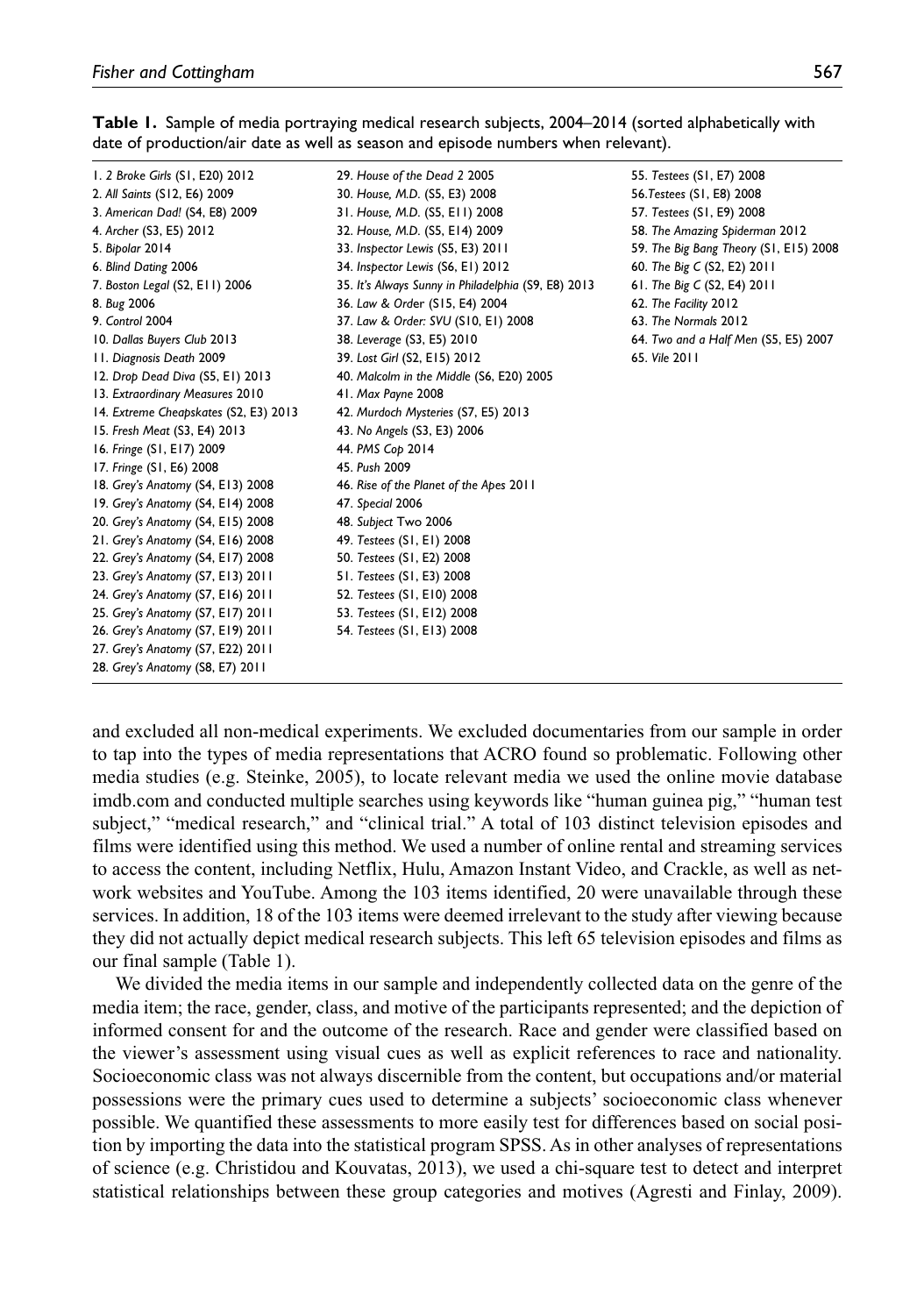Splitting our sample into three timeframes with roughly equivalent numbers of test subjects, we also tested if and how representations of test subjects may have changed between 2004 and 2014.

Along with quantitative analysis, we also analyzed media items using strategies in line with "qualitative media analysis" (Altheide, 1996) to capture broad themes about how medical research was integrated into the broader content of the television show or film, the ways in which relationships among researchers and participants were depicted, and how participants' experiences in the research study were represented. Our methods are based on an interpretive understanding of popular media as sites where cultural discourses on medical research are communicated. Specifically, we used both pre-structured categories to initially code media items and then inductively refined our categories based on the data. For classifying motives, for example, we initially coded for "financial," "therapeutic," "coercion," "altruism," and "other." We then inductively saw a pattern of "non-financial personal gain" and "unclear motive" categories emerge from the data. Similarly for research outcome, we deductively categorized each media item as "positive," "negative," "mixed," and "unknown" while also writing detailed descriptions of those outcomes. We determined the outcome based on how well the research turned out for the participant. Outcomes such as death and severe side effects were negative while a cure was positive. The category "mixed" allowed us to capture instances when the result of the research had both positive and negative elements. This classification process allowed us to see patterns in how these outcome types were represented, especially while we attended to differences along characters' gender, race, and class.

Additionally, we took notes on scenes in these media items that had important framings of medical research, such as characters talking about how risky research participation is and how easy a source of money it is. In order to better capture how medical research was perceived by the characters, we also transcribed relevant dialogue for additional analysis. The combination of a quantitative and qualitative content analysis of these 65 television episodes and films facilitated finding broad patterns in these representations of medical research as well as discovering nuanced differences in the array of television and film genres that depict medical research.

# **4. Results: TV and film representations of medical research, 2004–2014**

Our review of the 65 English-language television episodes and films included in our sample revealed diverse storylines incorporating medical research over the past decade. From desperate patients seeking miracle cures to unwitting victims caught in evil military experiments to cashstrapped but healthy individuals seeking financial gain, medical research representations took multiple forms. Distributed across genres,  $40\%$  of the media we viewed were dramas ( $n=26$ ), 32% were comedies (*n*=21), 15% were horror/thrillers (*n*=10), and 12% were action or crimethemed  $(n=8)$ . An interesting characteristic of this sample is that medical research served many roles in these television shows and films. In some cases, a clinical trial was central to the story, whereas in others, medical research was merely a background element or small subplot in an otherwise unrelated story. Despite this diversity, there were notable patterns in how medical research was represented even across genres. First, a strong commonality across the media was in who demographically were depicted as research participants as well as how participants' motives were embedded in stories. Second, medical research was woven into stories primarily to highlight negative outcomes of research and the vulnerability or victimhood of participants, which—intentionally or not—created plots focusing on risks to participants, failure of investigational drugs or techniques, and conflicts of interest inherent in pharmaceutical companies' and clinicians' financial or personal investment in their research. This section explores these two aspects of our findings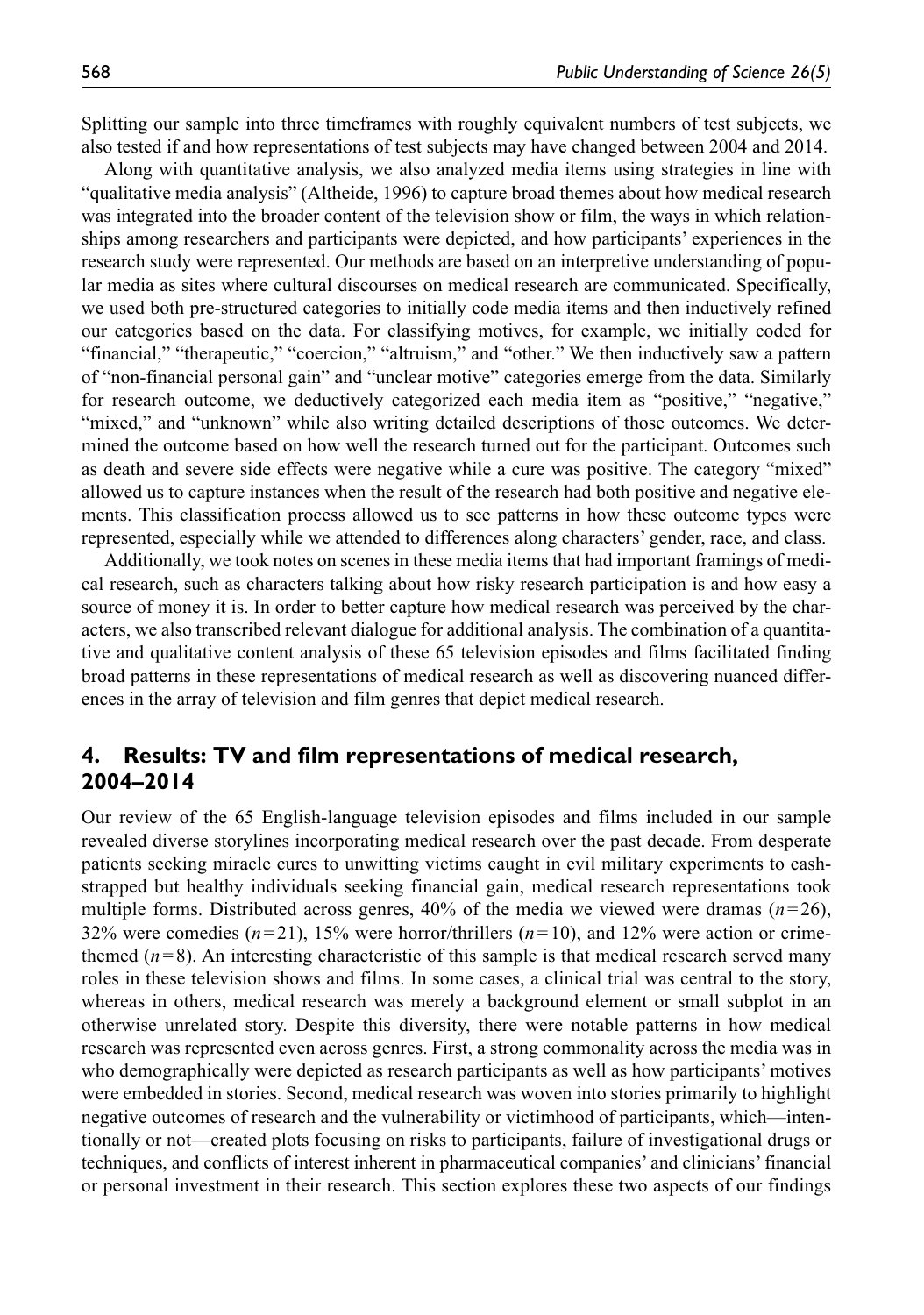

**Figure 1.** Number of test subjects per year of media release/air date (*N*=157).

providing both quantitative data of the entire dataset and more in-depth descriptions of illustrative television episodes or films.

### *Media profile of fictional research participants*

The characters in our sample are portrayed in stereotypically gendered, raced, and classed positions. A total of 157 subjects were depicted across the 65 media items (Figure 1),<sup>2</sup> and these representations of research participants were skewed heavily as male, White, and working class (see Table 2). Actual clinical trials are often criticized for their poor representation of women and minorities as research participants (e.g. Wendler et al., 2006; Yang et al., 2009), making diversifying clinical trials a focus of federal intervention as part of research funded by the US National Institutes of Health (Epstein, 2007). Media representations of clinical trial participants have lagged behind these changes with the vast majority of subjects cast in television shows and films using male and White actors. Of the 157 participant representations, 68% were men or boys, 31% were women or girls, and 1 subject was a transwoman (whom we classified as a woman for analytic purposes).<sup>3</sup> Most of the characters were adults or in their late-teens, but four children were also depicted in the sample. The lack of diversity was worse for racial and ethnic representation in these media; a stunning 87% of the research participants depicted were White. Among the non-White research participants, eight were Black, five Asian, three Indian (South Asia), two biracial, two Hispanic, and one described as Iranian.<sup>4</sup> In fictional media more broadly, however, the representation of research participants is likely reflective of trends toward characters being predominantly White, but it is nonetheless lower than the general representation of minorities on television (Tukachinsky et al., 2015).

Unlike gender and race, it was more difficult to assess research participants' socioeconomic class. Indeed, one-third of our sample had no clear markers of class. Other characters, however, were easily identified as students, teachers, or millionaires. Grouping together college students, criminals, and the unemployed, among others, 47% could be considered lower- or working-class characters who became involved in medical research. Of the remaining characters, we grouped roughly 10% as middle class and another 10% as upper class and affluent. We classified occupations such as schoolteachers, journalists, and real estate agents as middle class, whereas we used the upper-class category to include physicians, researchers, and executives (or their children) when they appeared as research subjects. Given the sample size, we combined middle- and upper-class subjects into a single category for the sake of further quantitative analysis of the data. Aside from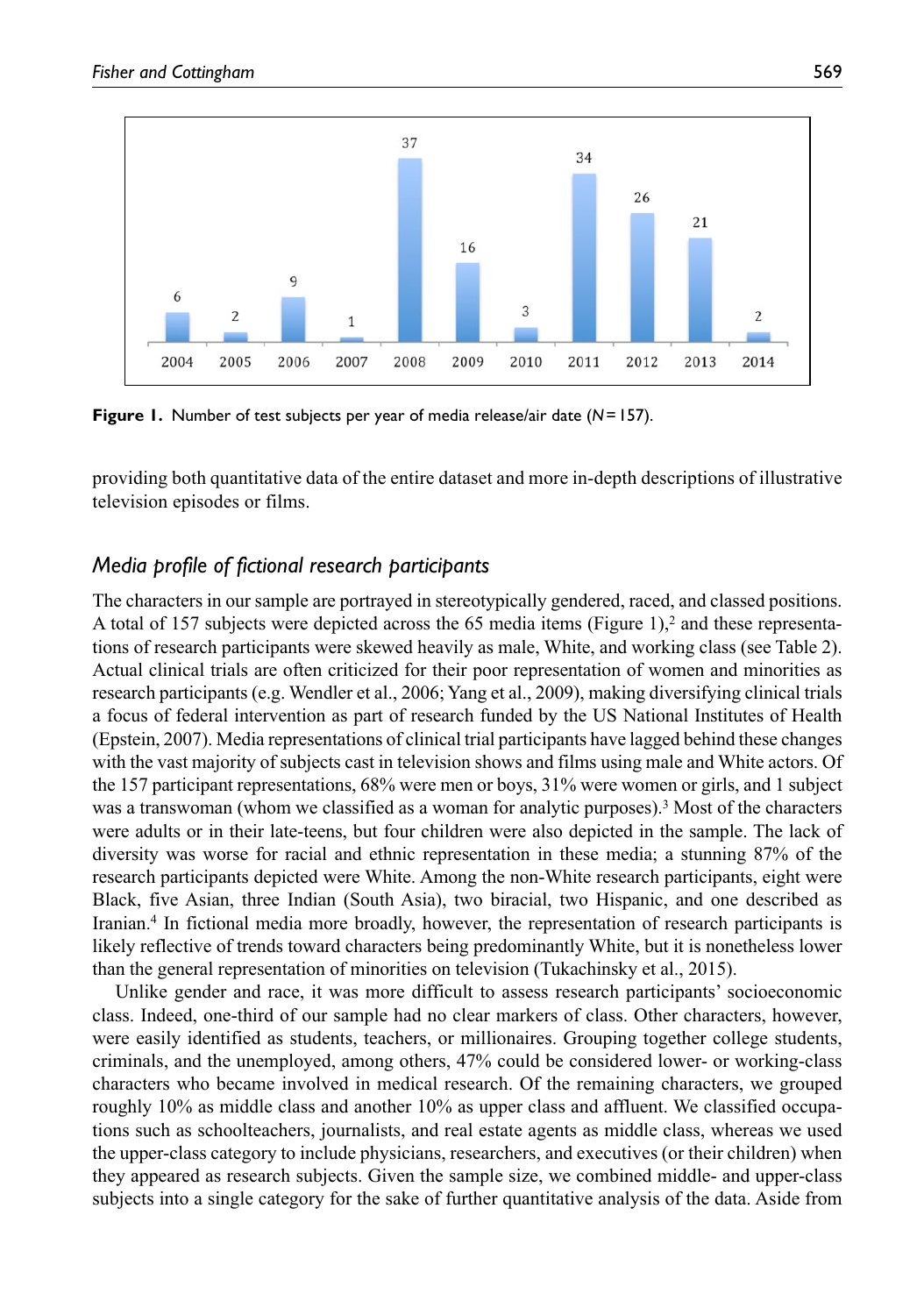| Men                                         | 68% (107)   |
|---------------------------------------------|-------------|
| Women                                       | $31\% (49)$ |
| Transwoman                                  | $0.6\%$ (1) |
| White                                       | 87% (136)   |
| Black                                       | $5\%$ (8)   |
| Asian                                       | $3\%$ (5)   |
| Other (Indian, Iranian, Hispanic, biracial) | 5% (8)      |
| Lower/working class                         | 47% (74)    |
| Middle/upper class                          | $20\%$ (31) |
| Class unknown                               | 33% (52)    |
|                                             |             |

**Table 2.** Gender, race, and class of subjects (*N*=157).

a spike in the portrayal of women and middle/upper-class subjects between 2009 and 2011, these findings for gender and class were consistent across the entire timeframe of the sample.

The demographics of research participants depicted on television and in film are intriguing on their own, but we also examined the intersection of characters' social position with the tenor of their involvement in clinical trials. Classifying research participants' motives, we identified six types: financial (40%), therapeutic (34%), coerced (15%), other personal gain (8%), altruistic (0.6%), and unclear (1%). Given the small sample size of the latter three categories (other personal gain, altruistic, and unclear), our analysis and discussion focus on the first three motives.

An example of a typical financial motivation for research participation can be found in an episode of the US sitcom *Two and a Half Men*. The conceit of the television show is that Alan, a White man in his 40s, and his son move in with his playboy brother following Alan's divorce. In this particular episode (Season 5, Episode 5), Alan is concerned about his and his brother's cash flow, so he enrolls in a clinical trial for an anxiety medication to help pay the bills. Interestingly, the episode depicts him as not knowing how much he might actually get from the research study until he is sitting across from the doctor, at which point he worries about the possible side effects but is ecstatic to learn that he will be paid US\$1000 for taking the pills for just 1 week.<sup>5</sup> In an altogether different depiction of medical research, the US television courtroom drama *Boston Legal* highlighted the therapeutic impetus for enrolling in clinical trials. In this episode (Season 2, Episode 11), an attorney in the firm is hired to represent a White male client in his 40s who has been accused of using his wealth to guarantee access to the investigational drug instead of a placebo in a clinical trial for stage IV lung cancer. The suit is brought by another participant in the clinical trial (who is also a White man in his 40s but not affluent) who received the placebo and accuses the rich man of "conspiracy." Despite the conflict between them, the episode underscores the degree to which terminal diseases make people desperate to find a cure, leading one man to break protocol in a clinical trial and the other to spend his final days in a lawsuit. The final type of motivation represented in our sample was coerced or forced research participation. A clear example of this theme was seen in the US horror film *Vile*. Featuring a demographically diverse cast, this film centers on a group of friends who are drugged and kidnapped after naively picking up a hitchhiker. They awaken inside an abandoned warehouse with a device implanted in their heads to collect brain fluid each time they feel pain. Although the participants are not a part of a clinical trial in the classic sense, their bodies are being used to develop a new drug and, as such, are part of a basic research project that requires human materials. As would be expected with a horror film, the experiment does not end well for the kidnapped participants: all but one (the main character) die over the course of the film. The coercion theme, while having many variations, nonetheless hinges on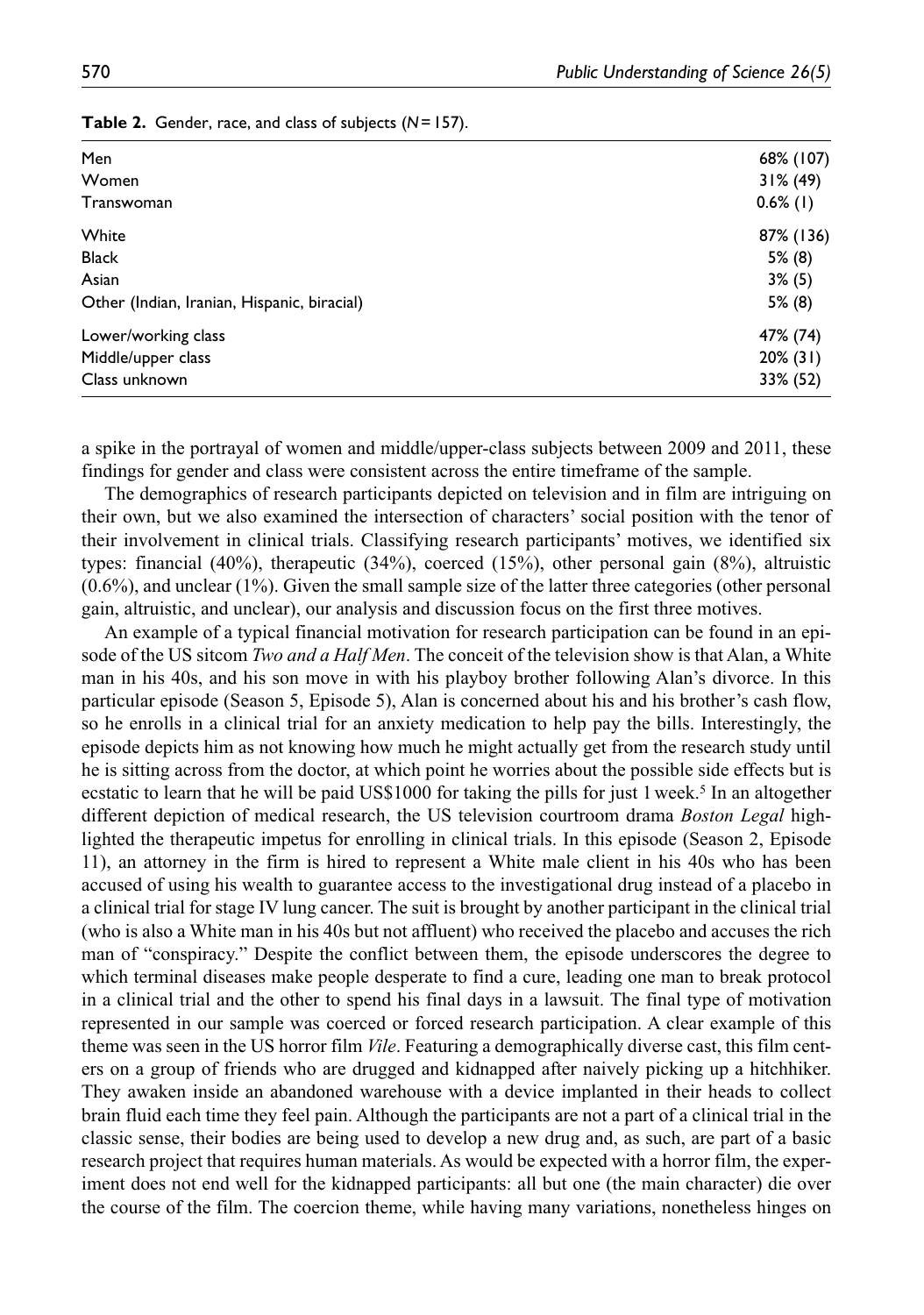|                  | Financial   | Therapeutic | Coercion    |
|------------------|-------------|-------------|-------------|
| Gender           |             |             |             |
| $\chi^2$         | $4.491*$    | 1.880       | $9.157**$   |
| df               |             |             |             |
| Class            |             |             |             |
| $\chi^2$         | $14.645***$ | 30.496***   | 3.255       |
| df               |             |             |             |
| Informed consent |             |             |             |
| $\chi^2$         | 0.777       | $11.515***$ | $10.358***$ |
| df               |             |             |             |

**Table 3.** Results of chi-square test between motive and representations of gender, class, and informed consent.

We include the results for informed consent and coercion for the sake of thoroughness, but acknowledge that coercive forms of research by definition exclude any informed consent. The only exception to this was the movie "Control" in which the subject is a prisoner who is given the choice between medical research or court-ordered lethal injection. The risks of the research are described to the subject as he is given this choice, but we classified the motive as coercion. \**p*<.05; \*\**p*<.01; \*\*\**p*<.001.

participants being tricked, kidnapped, or otherwise forced into research with no financial or therapeutic benefit for their participation.

Within these major themes, we found interesting patterns in the depictions of characters based on their gender and class.6 First, financial motivation was primarily associated with male characters who were more likely lower or working class. In all, 46% of men were financially motivated versus 28% of women research subjects. Using a chi-square test of significance, the relationship between gender and financial motive was statistically significant (Table 3). Class was also significantly related to financial motive, with 64% of lower/working-class characters having a financial motive versus 23% of the middle/upper-class characters. These representations of research participants, while problematic, might nonetheless echo some trends in the demographics of actual participation. Typically, financially motivated participants who enroll in clinical trials are like their fictional counterparts. They tend to be economically struggling but healthy people who volunteer for studies in which they cannot gain any therapeutic benefit but potentially have sizeable compensation (Abadie, 2010; Fisher, 2015).

In comparison, therapeutic motivation had a more even gender representation but was heavily skewed toward middle- and upper-class characters. In all, 42% of female characters were therapeutically motivated versus 31% of male characters in the sample. This was not statistically significant, but underscores a tendency in the media to associate men more strongly with financial motivations and women with therapeutic ones. The more striking difference was found, however, in how the relationship between socioeconomic class and therapeutic motivation was depicted. Specifically, 55% of the middle- and upper-class characters participated in medical research hoping for a therapeutic benefit compared to only 7% of the lower- and working-class subjects. The relationship between class and therapeutic motivation was statistically significant. While some might argue that such media representations of research could normalize therapeutic research participation by portraying it as a middle-class or affluent activity (e.g. Fisher, 2007), it also problematically reifies class relations marking lower-income and working-class individuals as both financially desperate and stigmatizing their decision to enroll in research (Hennink-Kaminski et al., 2014). Notably, portrayals of upper/middle-class participants, as well as women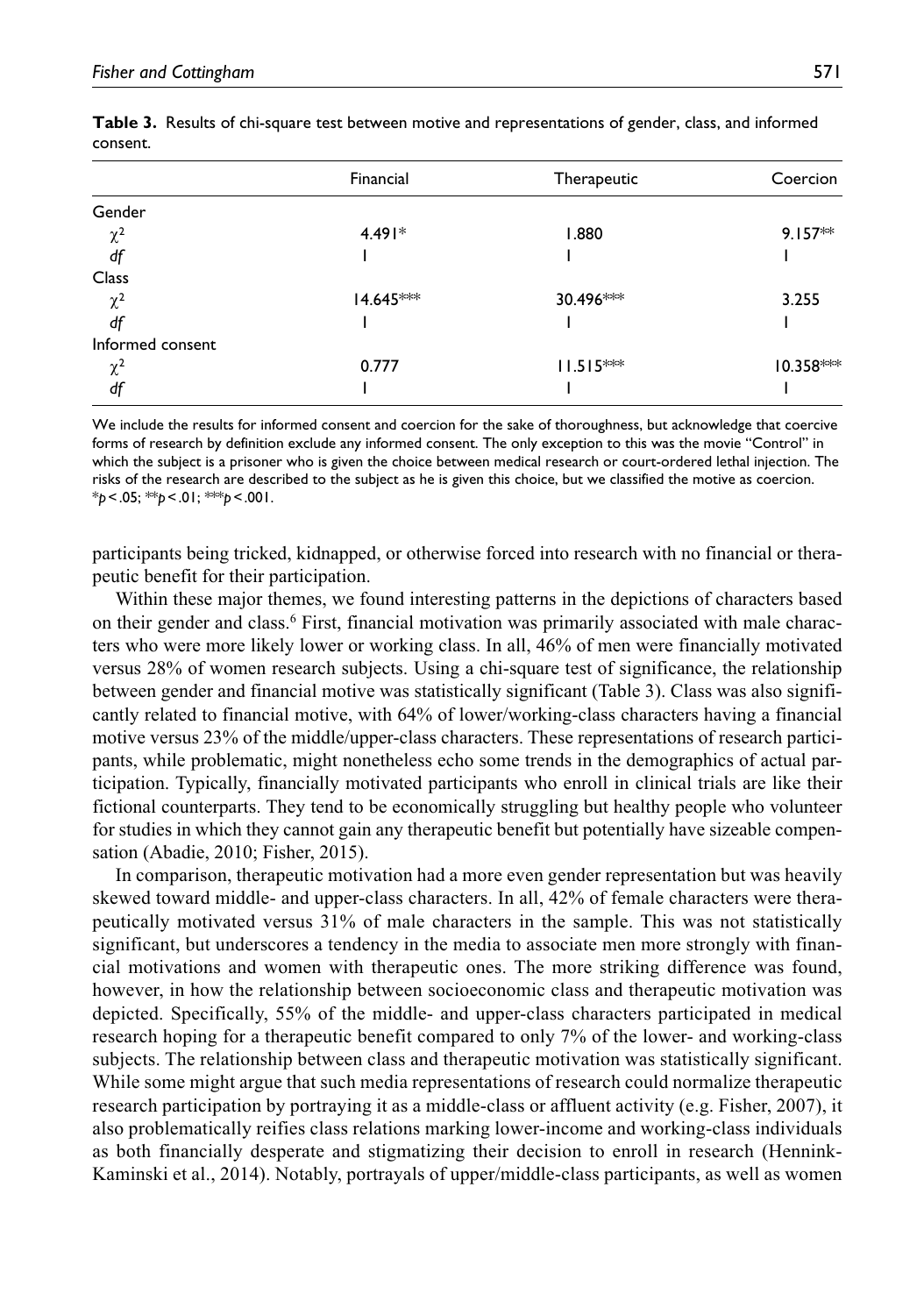and therapeutically motivated subjects increased between 2009 and 2011, only to return to pre-2009 levels from 2012 to 2014.

Finally, turning to coerced research participation, this subset of participants was disproportionately represented by women (split roughly 60–40, women to men). In total, 28% of all women versus 9% of all men were coerced into research. The relationship between gender and coercion was statistically significant. Examining class, a sizeable portion of the coerced participants (*n*=10, 42%) did not have any specific class markers, but of those who did, 9% of lower- and workingclass characters were represented as coerced versus 23% of middle- and upper-class characters. This relationship was not statistically significant, but it nonetheless indicates that storylines emphasizing forced research participation—whether through kidnapping, deception, or manipulation tend to overplay the vulnerability of middle- and upper-class women to these threats. The depiction of coerced subjects was relatively consistent across the years sampled.

To summarize, our sample of television shows and films depicted little diversity in the type of individuals participating in research or their motivations to do so. White men predominated, and representations of social class differed significantly depending on participants' motivation to be involved in research, with lower- and working-class individuals typically shown as being financially driven into research and middle- and upper-class individuals typically shown as seeking therapeutic benefit from clinical trials. Among those coerced into research, women were overrepresented. To understand the broader meanings of these representations, however, we turn to the results of our qualitative analysis.

### *Media depictions of risk, research failure, and conflicts of interest*

When viewed holistically, the most remarkable commonality across all the television shows and films is that they mainly depict the outcome of medical research as negative. This is true even across the genres of action/crime, comedy, drama, and horror/thriller. Out of the 65 media items, 68% depicted a primarily negative outcome to the research participants, whereas only 9% depicted a positive outcome to the research. The remaining media showed mixed outcomes (11%) or simply did not include any representation of the results of the medical study (12%). Typically, negative outcomes in these television shows and films focused on side effects, but they also included cases in which someone who hoped for a therapeutic benefit from the research simply was not cured or helped. The positive outcomes were all part of media that represented characters' motivations as therapeutic and depicted the medical research as saving the lives of the individuals who received the experimental treatment. The cases in which there was a positive outcome were primarily represented in television dramas (five out of the six media items). In contrast, a mixed outcome included cases in which either a single character or multiple characters experienced varying outcomes from the research. One example of a mixed outcome was in the US cartoon *American Dad*. In the relevant episode (Season 4, Episode 8), the titular character is depicted in a flashback as having such severe acne in high school that he is motivated to enroll in a therapeutic clinical trial. The investigational drug works to clear up his acne, but he loses all his hair the next day and has been bald and worn a toupee ever since. In other words, the outcome was both positive and negative, and we used the category of "mixed" to represent media items like this.

Given the preponderance of negative outcomes represented in these media, risk was an important theme, which took on a different role in the storyline depending on the genre. It was, therefore, typical for comedies to use a negative outcome of medical research for comedic effect; dramas to build pathos; and action, crime, horror, and thrillers to create suspense or fear. For example, one of the television shows in our sample (including nine episodes) was the Canadian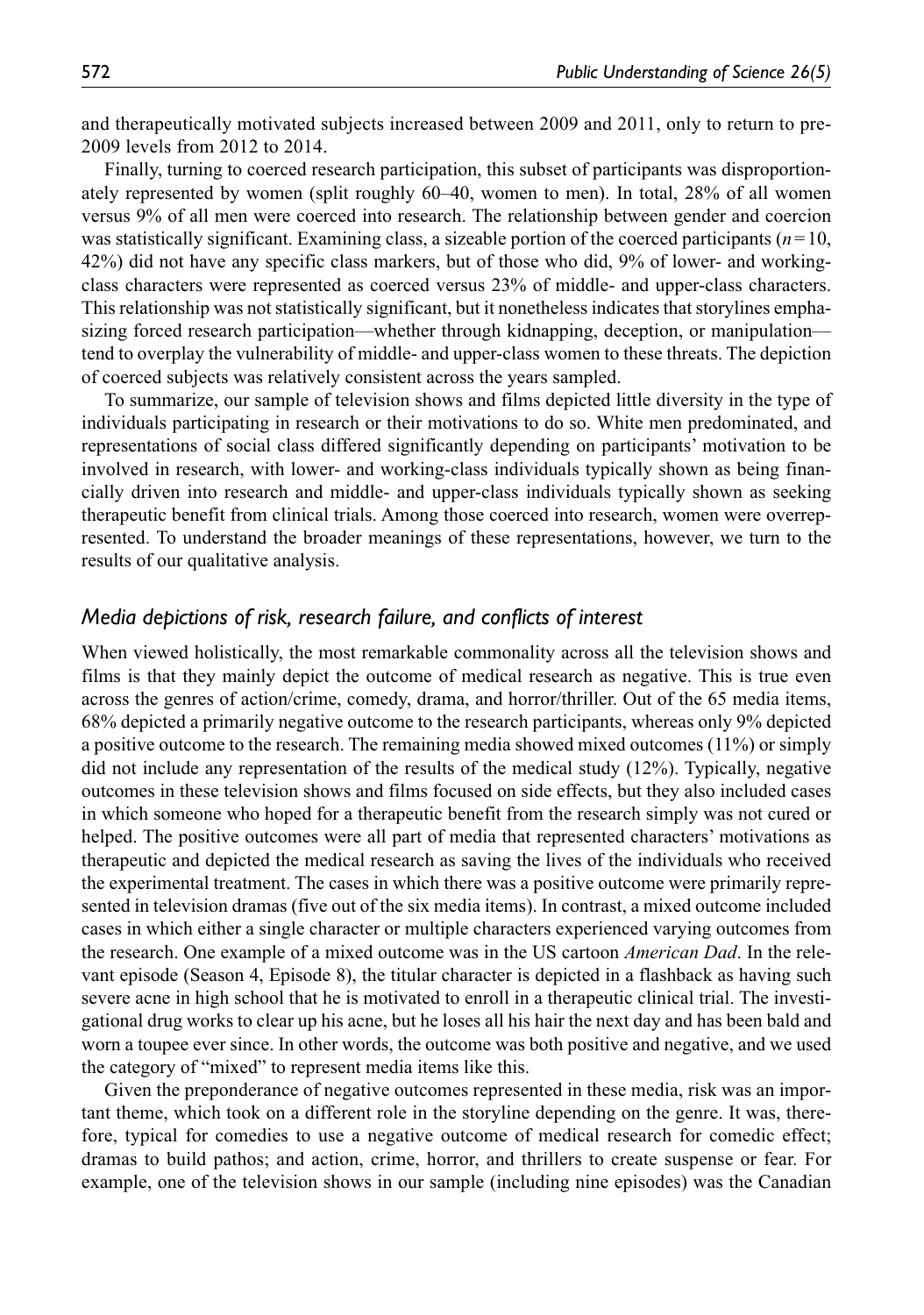sitcom *Testees*, so named because it revolves around two friends who are paid human guinea pigs for a fictional research company called "Testico." The formula for each episode is to frame the friends beginning a new research study and follow them through the bad results that occur and their eventual recovery (so they can do the next study). The humor primarily revolves around the side effects that they experience, including a pregnancy scare, shrinking penises, developing breasts, hyper-aging, and "werewolf" syndrome, as well as a range of more mundane effects like dry skin, lumps, and pain. Thus, within the world created by the television show, the medical research needs to have a negative outcome in order to create humor and mock the friends who choose to earn their living in such a way.

In other examples, medical research itself was a source of comic relief from an otherwise unrelated storyline. This was the case in an episode of the British soap opera *No Angels* (Season 3, Episode 3). In this hospital-themed series, the primary focus of the episode was on dramatic clashes between the doctors and nurses, as well as a wedding party that gets admitted for mass food poisoning, but a clinical trial is offered as a funny alternate storyline when one of the doctors enrolls in a study so that he can get enough money to buy a new couch. This allows for playful banter when his nurse colleagues tease him that he might wake up one morning with breasts and "mutate into some girlie-lizard-man-thing." Ultimately, the two nurses join the trial too, and the real comedy is that the doctor had never been ingesting the investigation drug (opting to spit it out instead), so the nurses end up developing severe insomnia, itchiness, and hunger all while the doctor sleeps serenely in the clinic. By the end, the nurses discover his secret and all three characters are shown to spit out the drug instead of taking it during the study. Despite the humor surrounding medical research in television shows like this, these representations nonetheless emphasize that participation in research can carry significant (although typically short-term) risks. This representation of research participants "cheating" the trial also raises important validity concerns about the results of such clinical studies.

In contrast, representations of the negative outcomes of medical research also illustrate the extent to which research might end in scientific failure as well as the conflicts of interest that are inherent to the research enterprise. With the volume of negative outcomes depicted even for storylines that highlighted a therapeutic motivation for characters to get involved in research, there is a strong message in these media that medical research is indeed *research* not therapy, that the safety and/or efficacy of an investigational drug is unproven. Several episodes in the popular US television show *Grey's Anatomy* underscore this point quite dramatically (Season 4, Episodes 13– 17). Two of the physicians in this hospital drama are conducting a clinical trial on inoperable brain tumors. Over the course of five episodes, the trial enrolls eight patients who undergo surgery and receive an injection of an experimental serum into the tumor. The first seven patients die, five of whom appear to die on the operating table and two within hours of receiving the procedure. The drama of these deaths culminates in the announcement that the institutional review board overseeing the clinical trial is going to shut down the trial if one more patient dies. With this news and the personal moral distress around these deaths, the doctors are divided on whether to continue with another participant. Ultimately, they do and the patient not only lives through the procedure, but also at the end of the episode the doctors see evidence that her tumor is shrinking. The bottom line in this television show as well as many of the media items in our sample is that medical research can have high risks and uncertain rewards. This might be a reasonable representation of research given—at least in the medical realm—that there is a fairly high failure rate for investigational drugs and devices. For example, some evidence suggests that 81% of all investigational drugs that are tested in clinical trials will never make it to market (DiMasi et al., 2010; Fisher et al., 2015).

Not only is there no guarantee that experimental therapies will succeed, these television shows and films also highlight some of the multiple conflicts of interest that can emerge. One dominant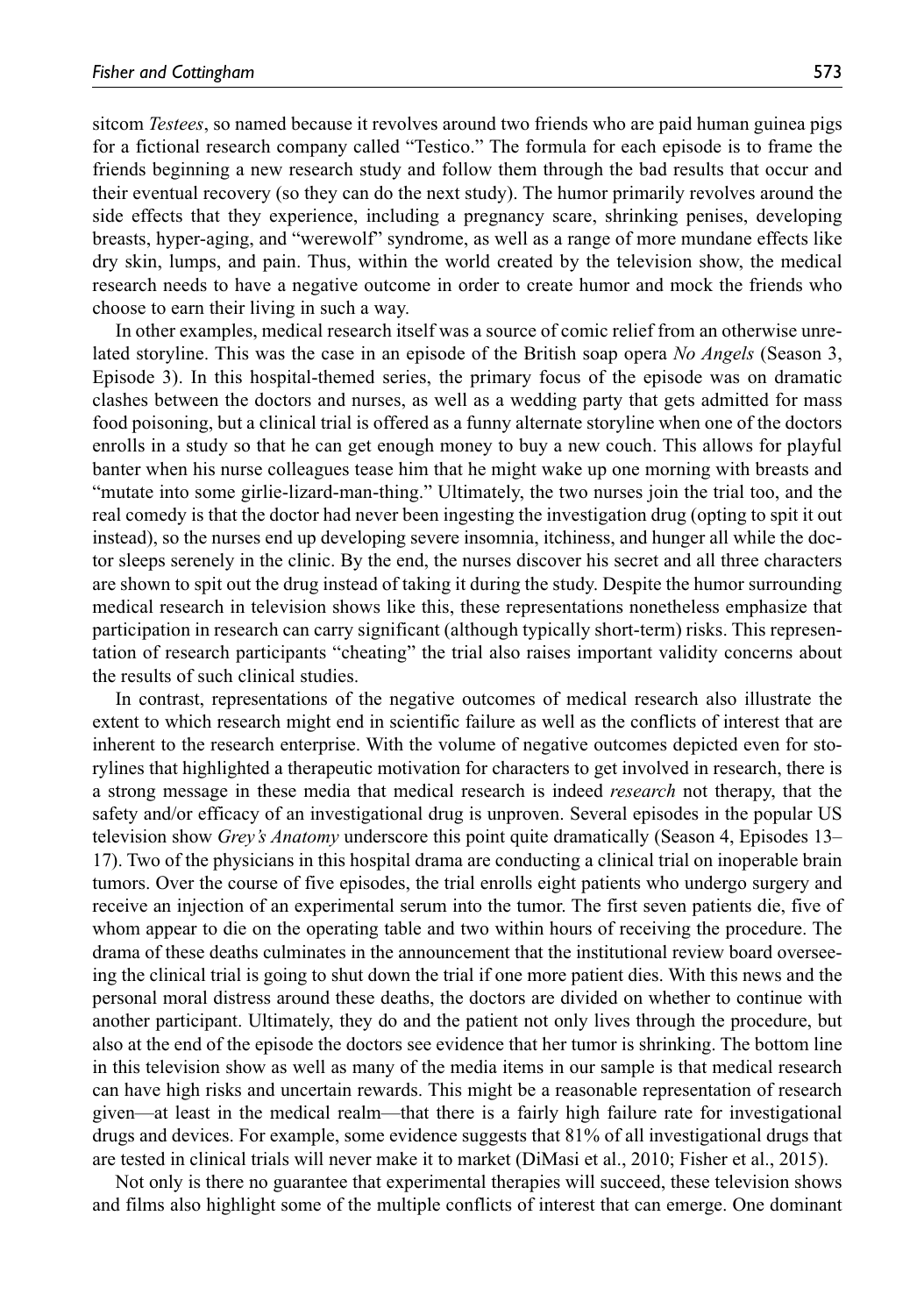theme is the malevolence of the pharmaceutical industry (*n*=14, 22%). For example, a *Law & Order* episode (Season 15, Episode 4) involves an investigation into two suicides that turn out to be connected to a clinical trial for an antidepressant. The detectives trace it back to the pharmaceutical company sponsoring the study and find that the company may have known about and covered up the host of negative side effects associated with their drug. The profit motive of pharmaceutical companies is even more central in an episode of a different US courtroom drama *Drop Dead Diva* (Season 5, Episode 1). In it, a child who had been responding well to an experimental treatment for cancer is in critical condition because the pharmaceutical company decided to stop the clinical trial. The attorney leading the investigation discovers that the company's decision was intended to prevent it from negatively affecting their profits on an existing chemotherapy drug. In the end, the attorney prevails and secures the child's access to the investigational therapy. Nonetheless, pharmaceutical companies are cast as having no concern for the health or life of patients. While these tend to be extreme representations of the industry, many of the critiques resonate with those made by scholars (e.g. Angell, 2004; Light et al., 2013). Pharmaceutical companies are prone to financial decision-making and—at times—knowingly leave dangerous drugs on the market (Biddle, 2007). Thus, some of these media provide dramatized representations of real-world dilemmas.

Another represented conflict of interest is the deep personal investment of the principal investigators in the outcome of the research. Returning to the hospital drama *Grey's Anatomy*, a later season features the same physicians now conducting a clinical trial for Alzheimer's disease (Season 7). The physician's conviction that the investigational drug will be efficacious leads her to manipulate the clinical trial, in one instance ensuring that the wife of a colleague receives the investigational drug instead of the placebo (to which she was randomized) (Season 7, Episode 19). This leads to the downfall of the entire clinical trial when the physician's tampering is revealed, effectively eliminating all patients' access to the investigational drug. In a more bizarre example from the US television show *Fringe* (Season 1, Episode 6), a physician is working with families to develop a cure for a rare disease, and he naively reports his findings and personal information about the patients to a pharmaceutical company. While he believes the company will become interested in developing a drug, the company is, in fact, evil and instead kidnaps and weaponizes the patients. When the Federal Bureau of Investigation (FBI) agents confront the physician about his involvement in the trial, he provides the name of the pharmaceutical company executive, then pulls out a gun, and shoots himself in the head. While this is an extreme and quite preposterous representation of the investment of physicians in their research (as well as the evils of the pharmaceutical industry), it does provide a warning about how even well-meaning investigators can be dangerous for robust science (in the case of *Grey's Anatomy*) or the safety of their participants (in the case of *Fringe*). Science studies scholars know well how researchers' interests shape the type of science they conduct as well as the outcomes of their research (see Hess, 1995), but this is something not well understood by the public. Television shows and films about medical research have the potential to translate such themes into a form digestible by multiple audiences.

Within these media, there is a clear depiction of the vulnerability of participants. This is true regardless of their motivation for enrollment; financial, therapeutic, and coerced participation all had predominantly negative outcomes for the research subjects. Indeed, only six examples of positive research outcomes appear in the sample, and all of these cases were for therapeutic trials. Importantly, those benefits were all imparted to middle- and upper-class participants, underscoring further the greater vulnerability of lower-income and working-class participants. In real life, informed consent is often viewed as the corrective to the potential vulnerability of participants because the process gives them the opportunity to consider information about the risks and benefits of the research as they make their decision. Overall, informed consent was shown in just over a quarter of the media items (17 of the 65 television shows and films) and for approximately 32% of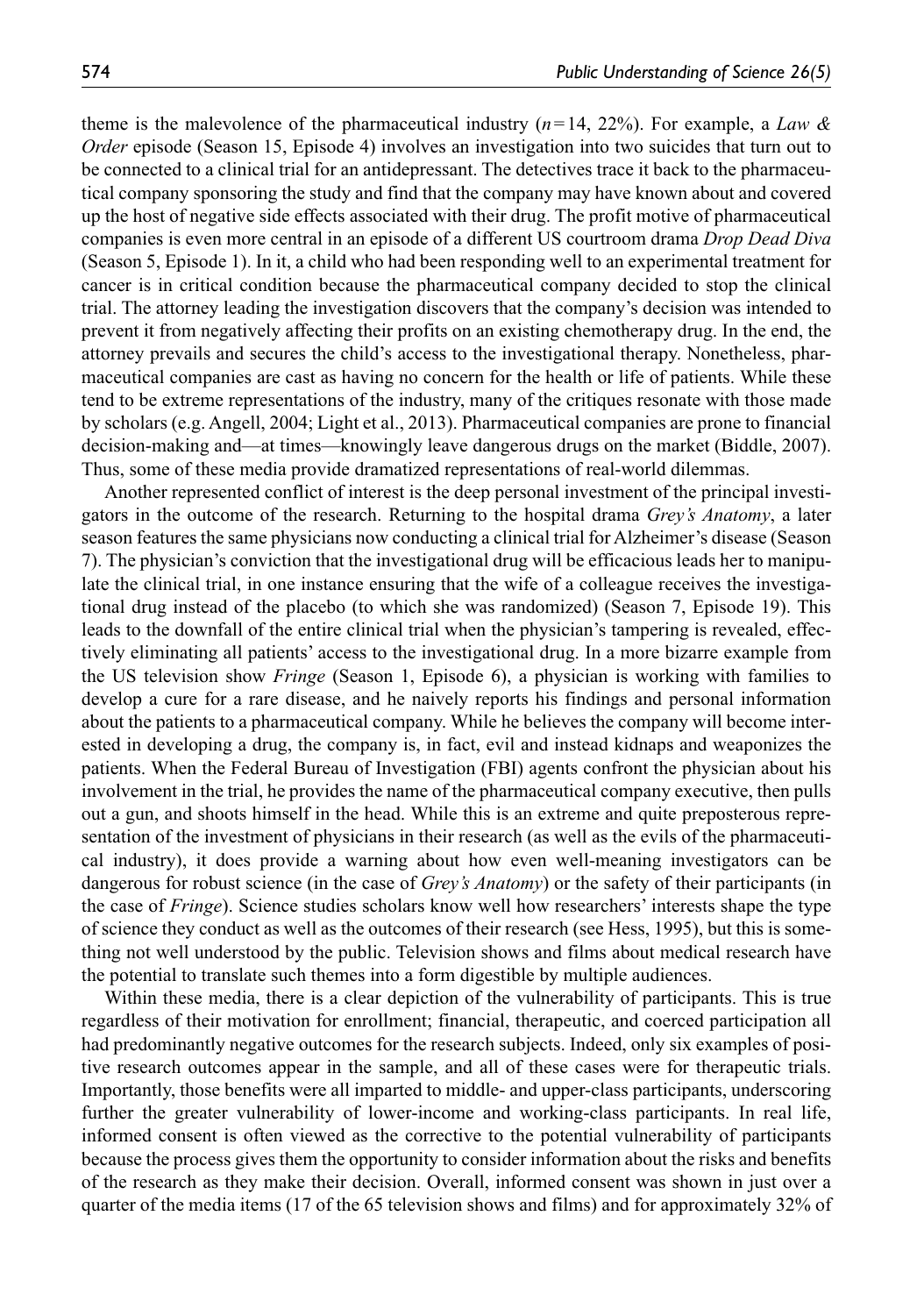

**Figure 2.** Number of subjects shown receiving informed consent in film/television per year (*N*=157).

the participants  $(n=51)$ . Notably, portrayals of informed consent appeared to significantly increase in the latter half of the sample (Figure 2). Informed consent also had a significantly higher onscreen presence when participation was framed as therapeutic versus non-therapeutic. Specifically, it was shown for 50% of the participants with therapeutic motive  $(n=27)$  compared to 23%  $(n=24)$ of all other motives. Part of this was due to plot development. The consent process could be used to enhance the humor and/or foreshadow the side effects that might develop. This was certainly the case in one of the episodes of *Testees* (Season 1, Episode 7) when the two friends experience an adverse reaction and the physician informs them that they signed a "1400-page consent form" and that they cannot sue the company in the case of accidental death. In other words, informed consent does not change the risk of medical research, and rather than being a symbol of empowerment, it too can increase participants' vulnerability to the research process, the researchers themselves, or profit-seeking pharmaceutical companies.

### **5. Conclusion**

Taken together, do these 65 television shows and films constitute an "assault" on medical research? Peddicord and the ACRO articulated this concern from their informal survey of television and advertising. Clearly, the overwhelming message from our sample emphasizes negative outcomes from clinical research. Additionally, there are few representations of the regulatory system that undergirds the protection of research participants, often making it seem like there are no mechanisms in place to mitigate the risks to human subjects. With that said, however, there was an increasing prevalence of informed consent depicted in these media items, perhaps indicating that over time viewers might be receiving a more nuanced and fair view of the research process. Nonetheless, it is problematic that these media depict participants as disproportionately White, male, and lower or working class as well as financially motivated to enroll in research. These representations are at odds with both the reality of contemporary research participation and the research community's mission to further enhance the diversity of human subjects (Epstein, 2007).

Despite these problems with how medical research is portrayed in television shows and feature films, these representations do not constitute an "assault" on the clinical trials industry. Rather than simply analyzing the end result of research participation for fictional characters, our study emphasizes the implicit and layered messages about research that television and film can convey. Importantly, negative *outcomes* of fictional medical research are not the same as negative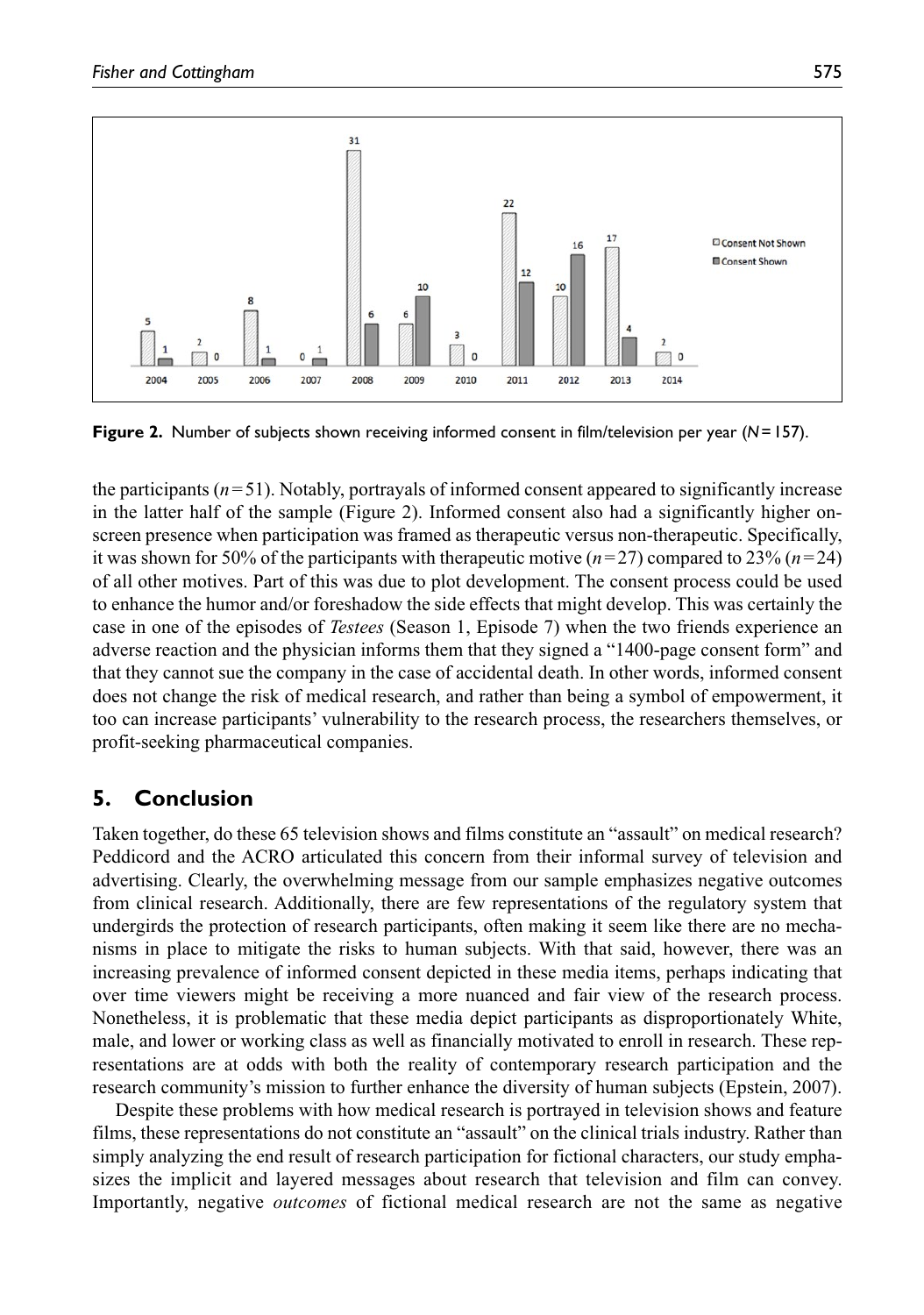*depictions* of such science. STS scholars writing about media representations have long asserted the complex relationship between how science and scientists are depicted and the cultural messages fictional media convey about the institution of science (see Schäfer, 2012). For example, scientist villains on television and in film do not, de facto, send an anti-science message to viewers, and some might even convey a strong *pro*-science message (Orthia, 2010). Villain tropes are especially effective at conveying concerns that the public should have about science. Jones (2001) found that films from 1945 to 1970 provided an outlet for the public to engage post-war anxieties about the use and control of science, scientists' lack of concern for the consequences of their work, and scientists' lack of objectivity.

Returning to our sample, these popular media have similarly found inventive (even if highly fictionalized) portrayals of important areas of concern in the research enterprise. There are real risks to research participants who enroll in medical studies as well as high rates of scientific failure (Fisher, 2015; Fisher et al., 2015). Together, these fictional portrayals communicate well that medical research is not about finding a magic bullet cure or accessing an easy source of income. These representations also raise awareness about the conflicts of interest that are part of the scientific process from pharmaceutical companies' commitment to their own profits to researchers' deep investment in specific outcomes of their clinical studies (Angell, 2004; Biddle, 2007; Light et al., 2013). Through such stories, the media provide a deeper way than traditional research recruitment mechanisms to engage multiple publics about what it means to be a research participant and what risks are attendant in that participation. In other words, the "negative" story that entertainment media are telling about medical research might provide a more truthful representation of the associated risks as well as the lack of clear benefits of research. These are themes that an informed public and anyone considering participating in medical research should engage.

### **Funding**

The author(s) received no financial support for the research, authorship, and/or publication of this article.

### **Notes**

- 1. Association of Clinical Research Organizations (ACRO) is the trade and lobbying organization representing companies that are part of the clinical trials industry, those companies that are hired by the pharmaceutical industry to support the clinical development stage of testing investigational drugs. For more information on this industry, see Fisher (2009).
- 2. In our count of research participants, we included each representation of the same character depicted in multiple television episodes as a distinct subject. For example, in two episodes of *Grey's Anatomy*, a single biracial female character is portrayed. Because this character spans two distinct episodes, we counted her twice. Three additional television series depict the same subject across multiple episodes: *Testees*, *The Big C*, and *Fringe*. We count characters from each episode because not all viewers necessarily watch each episode and typically the focus of the action differed from episode to episode.
- 3. The transwoman character appeared in the film *Dallas Buyers Club*.
- 4. The non-White characters were split almost evenly between the television shows (*n*=12) and films  $(n=9)$  in our sample.
- 5. This storyline is the primary source of comedy in the episode. Thus, not surprisingly, Alan goes on to develop many side effects from the investigational drug, including turning red, getting boils on his face, and losing his hair in patches. He also relates to other characters that he can see his heart beating through his shirt, has had fainting spells, and that his feces look like charcoal briquettes. Looking comically terrible in one scene, he turns to his brother and says, "I don't think I'm in the control group."
- 6. Due to the overwhelming majority of White characters depicted (87%), it was difficult to determine whether the representation of the 21 non-White characters in our sample was meaningfully different than their White counterparts.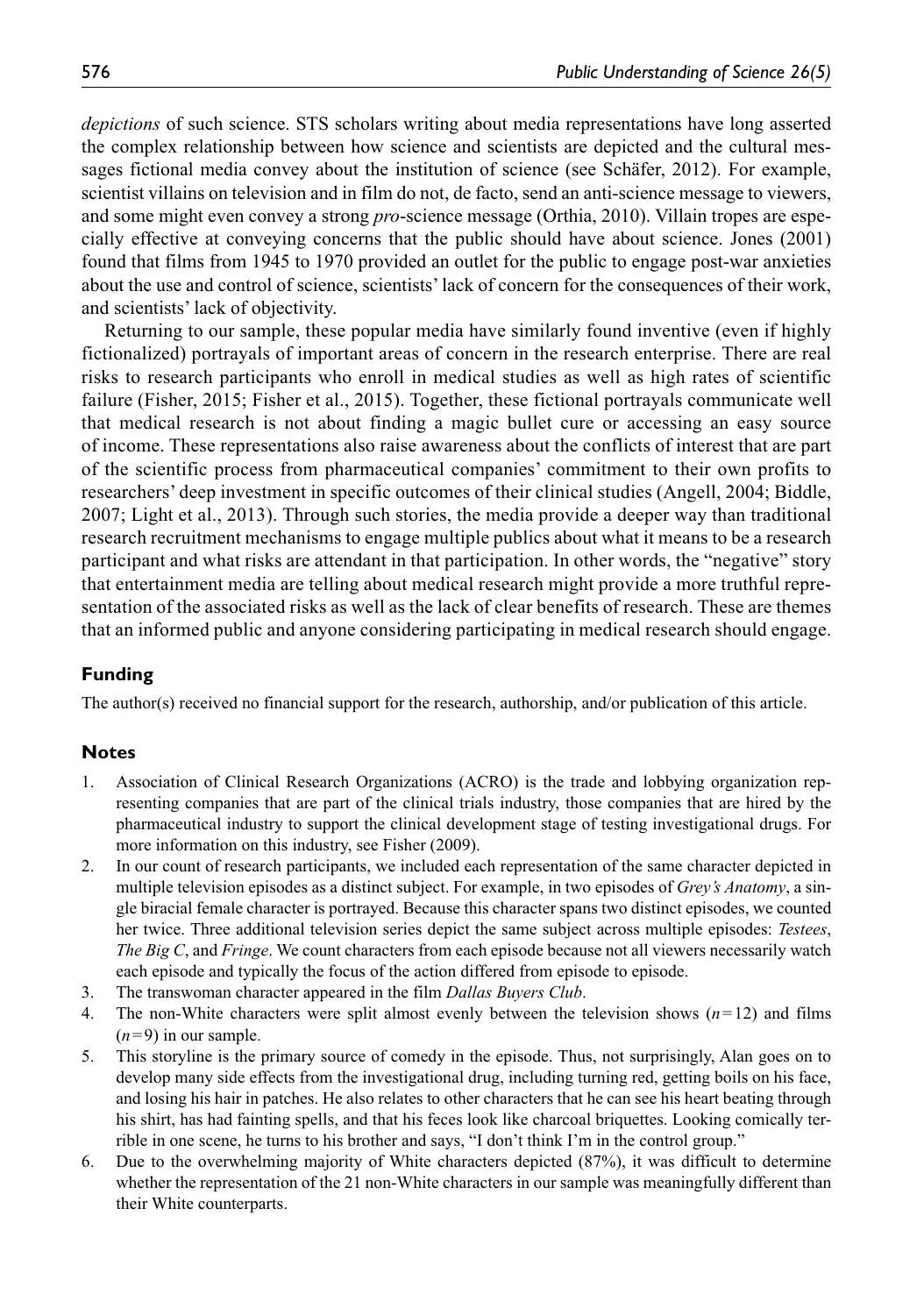### **References**

- Abadie R (2010) *The Professional Guinea Pig: Big Pharma and the Risky World of Human Subjects*. Durham, NC: Duke University Press.
- Agresti A and Finlay B (2009) *Statistical Methods for the Social Sciences*. Upper Saddle River, NJ: Prentice Hall.
- Altheide DL (1996) *Qualitative Media Analysis*. Thousand Oaks, CA: SAGE.
- Angell M (2004) *The Truth about the Drug Companies: How They Deceive Us and What to Do about It*. New York, NY: Random House.
- Biddle J (2007) Lessons from the Vioxx debacle: What the privatization of science can teach us about social epistemology. *Social Epistemology* 21(1): 21–39.
- Bourdaa M, Konsman JP, Secail C, Venturini T, Veyrat-Masson I and Gonon F (2015) Does television reflect the evolution of scientific knowledge? The case of attention deficit hyperactivity disorder coverage on French television. *Public Understanding of Science* 24(2): 200–209.
- Chimba M and Kitzinger J (2010) Bimbo or boffin? Women in science: An analysis of media representations and how female scientists negotiate cultural contradictions. *Public Understanding of Science* 19(5): 609–624.
- Christidou V and Kouvatas A (2013) Visual self-images of scientists and science in Greece. *Public Understanding of Science* 22(1): 91–109.
- Cole SA (2015) A surfeit of science: The "CSI effect" and the media appropriation of the public understanding of science. *Public Understanding of Science* 24(2): 130–146.
- Cole SA and Dioso R (2011) Should judges worry about the "CSI effect"? *Court Review* 47: 20–31.
- Cole SA and Dioso-Villa R (2007) CSI and its effects: Media, juries, and the burden of proof. *New England Law Review* 41: 435–470.
- DiMasi JA, Feldman L, Seckler A and Wilson A (2010) Trends in risks associated with new drug development: Success rates for investigational drugs. *Clinical Pharmacology and Therapeutics* 87(3): 272–277.
- Dingwall R and Aldridge M (2006) Television wildlife programming as a source of popular scientific information: A case study of evolution. *Public Understanding of Science* 15(2): 131–152.
- Dudo A, Brossard D, Shanahan J, Scheufele DA, Morgan M and Signorielli N (2010) Science on television in the 21st century: Recent trends in portrayals and their contributions to public attitudes toward science. *Communication Research* 38(6): 754–777.
- Epstein S (2007) *Inclusion: The Politics of Difference in Medical Research*. Chicago, IL: University of Chicago Press.
- Farré M, Bosch F, Roset PN and Baños J-E (2004) Putting clinical pharmacology in context: The use of popular movies. *Journal of Clinical Pharmacology* 44(1): 30–36.
- Fisher JA (2007) "Ready-to-recruit" or "ready-to-consent" populations? Informed consent and the limits of subject autonomy. *Qualitative Inquiry* 13(6): 875–894.
- Fisher JA (2009) *Medical Research for Hire: The Political Economy of Pharmaceutical Clinical Trials*. New Brunswick, NJ: Rutgers University Press.
- Fisher JA (2015) Feeding and bleeding: The institutional banalization of risk to healthy volunteers in Phase I pharmaceutical clinical trials. *Science, Technology & Human Values* 40(2): 199–226.
- Fisher JA, Cottingham MD and Kalbaugh CA (2015) Peering into the pharmaceutical "pipeline": Investigational drugs, clinical trials, and industry priorities. *Social Science & Medicine* 131: 322–330.
- Getz KA (2013) Public perceptions are turning the corner. *Applied Clinical Trials* 22(5): 22–23.
- Hennink-Kaminski HJ, Willoughby JF and McMahan D (2014) Join the conquest: Developing a campaign to increase participation in clinical research in North Carolina. *Science Communication* 36(1): 30–55.
- Hess DJ (1995) *Science & Technology in a Multicultural World: The Cultural Politics of Facts & Artifacts*. New York, NY: Columbia University Press.
- Jensen E (2008) The Dao of human cloning: Utopian/dystopian hype in the British press and popular films. *Public Understanding of Science* 17(2): 123–143.
- Jones R (2001) "Why can't you scientists leave things alone?" Science questioned in British films of the postwar period (1945–1970). *Public Understanding of Science* 10: 365–382.